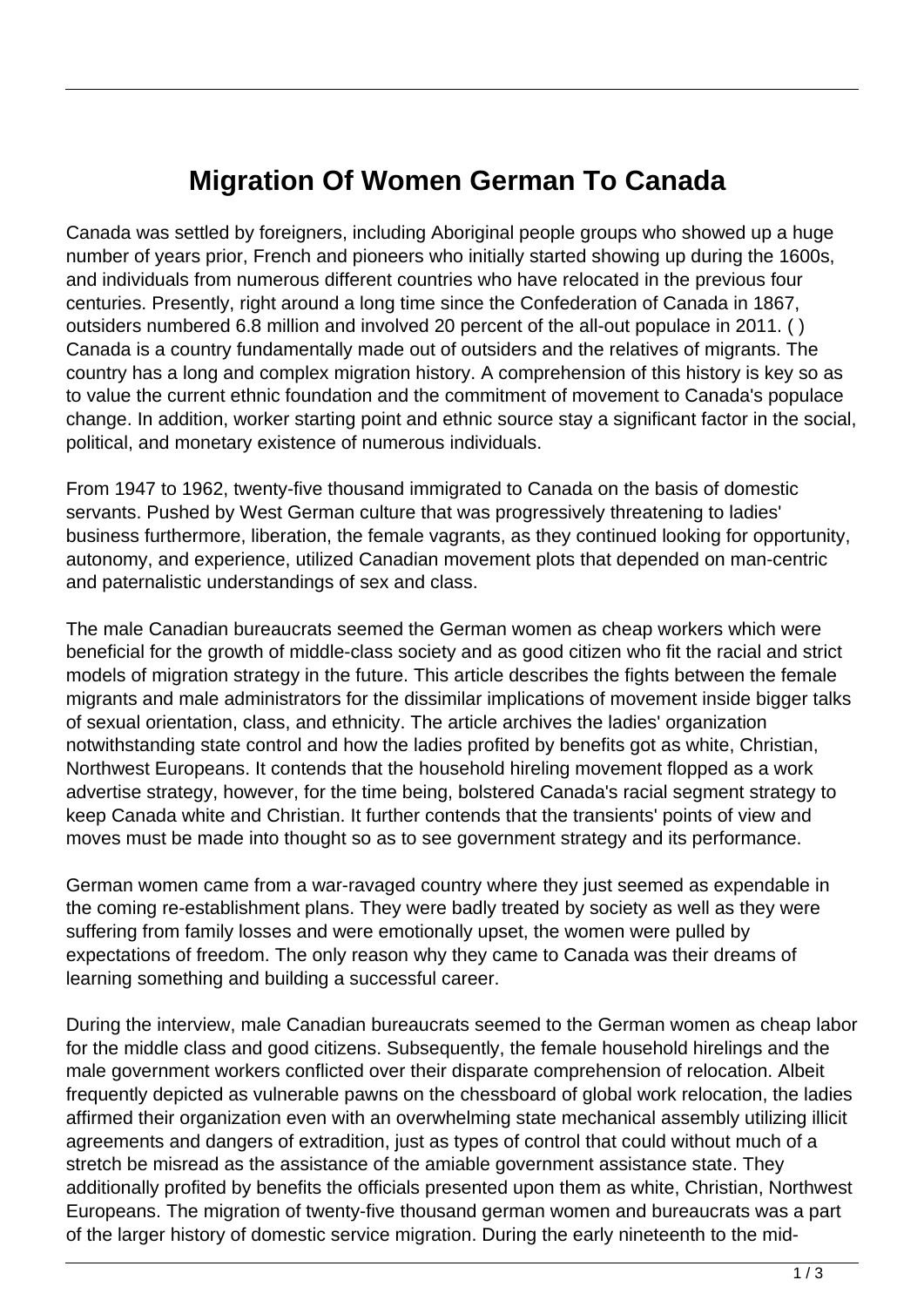twentieth century, Canada was a destination for young and single females but in the last 20th century when the Canadian state took control over domestic servant migration, female migrants and bureaucrats started struggling over the meaning of this migration. The instance of the afterwar movement of German servants reveals insight into these battles over significance. The German ladies were among the 2.1 million immigrates who came to Canada somewhere in the range of 1947 and 1962, and they contributed a quarter of the 100,000 settler house cleaners (though Germans contributed 12% of all immigrants). This article contends that ladies effectively utilized the household worker relocation conspires as a method for picking up section to and passage into Canada, as opposed to as a method for discovering business. They were less fruitful in utilizing movement as a method for accomplishing other life objectives, for example, singular opportunity, freedom, experience, and professions.

When the domestic scheme began in Ottawa, the bureaucrats worried about the morals of female migrants. After the arrival of the 100 "DP-Domestics" in Halifax in October 1947, Labor Deputy Minister Arthur McNamara warned of the "special problems, such as delinquency or pregnancy." ( ) .For helping the women he offered educational and personal counseling services. For the winter of 1950-1951, Ottawa intended to enroll 600 to 1,000 German domestics every month, except in the spring of 1951, it turned out to be evident that this objective could not be achieved. Therefore, in the spring of 1951, MacNamara asked the Canadian Lutheran World Relief to grow its domestics program. However, the congregation authorities dreaded 'that a general augmentation of the residential plan may carry certain risks with it since the Lutheran and Baptist Churches have no lodgings or young ladies' homes in the different urban areas. Be that as it may, the underlying system of 500 West German domestics transformed into a disaster. There were three reasons. To begin with, the West German business workplaces, charged with enrolling candidates, were slow. Second, a large number of the competitors, in particular the ethnic German, were holding on to be acknowledged into the United States by the progressively appealing German Expellee Program. Indeed, Canada was rivaling an entire scope of planned business countries, including Great Britain, Sweden, France, Australia, South Africa, just as the United States.

These blended signals by the Canadian government may have added to how the ladies saw Canadian movement strategy—in particular, not as an instrument of state control delimiting their relocation choices, but instead as an offer and, as one the talked with lady stated, 'a huge chance' to completely change them. In the interviews it turned out to be evident that when the ladies had chosen to emigrate, they had attributed two implications to the Assisted Passage Program: initial, a method for financing their itinerary items; second, a protected method of moving. The migration officials concluded, 'that, all variables being thought of, domestics utilized in Germany are similarly also off and some may even consider that they are in an ideal situation than domestics in Canada who need to begin at \$40.00 per month.' Such an examination was right yet shortsighted. Just a minority of the candidates worked in local assistance in Germany. Various interviewees surrendered steady employments as experts, court transcribers, medical caretakers, and deals workforce when they left Germany. Until the finish of the program, Canadian civil servants didn't comprehend or were reluctant to concede that the ladies didn't go to Canada to fill in as domestics; rather, they vowed to function as domestics to get to Canada.

The drawn-out results are increasingly hard to evaluate. Since the ladies, in the same way as other ladies when them, quit residential help in large numbers and, along these lines, subverting the Canadian government's work showcase objectives, the legislature, in the long run, chose to enlist Caribbean ladies, along these lines making ready for expanded movement from outside of